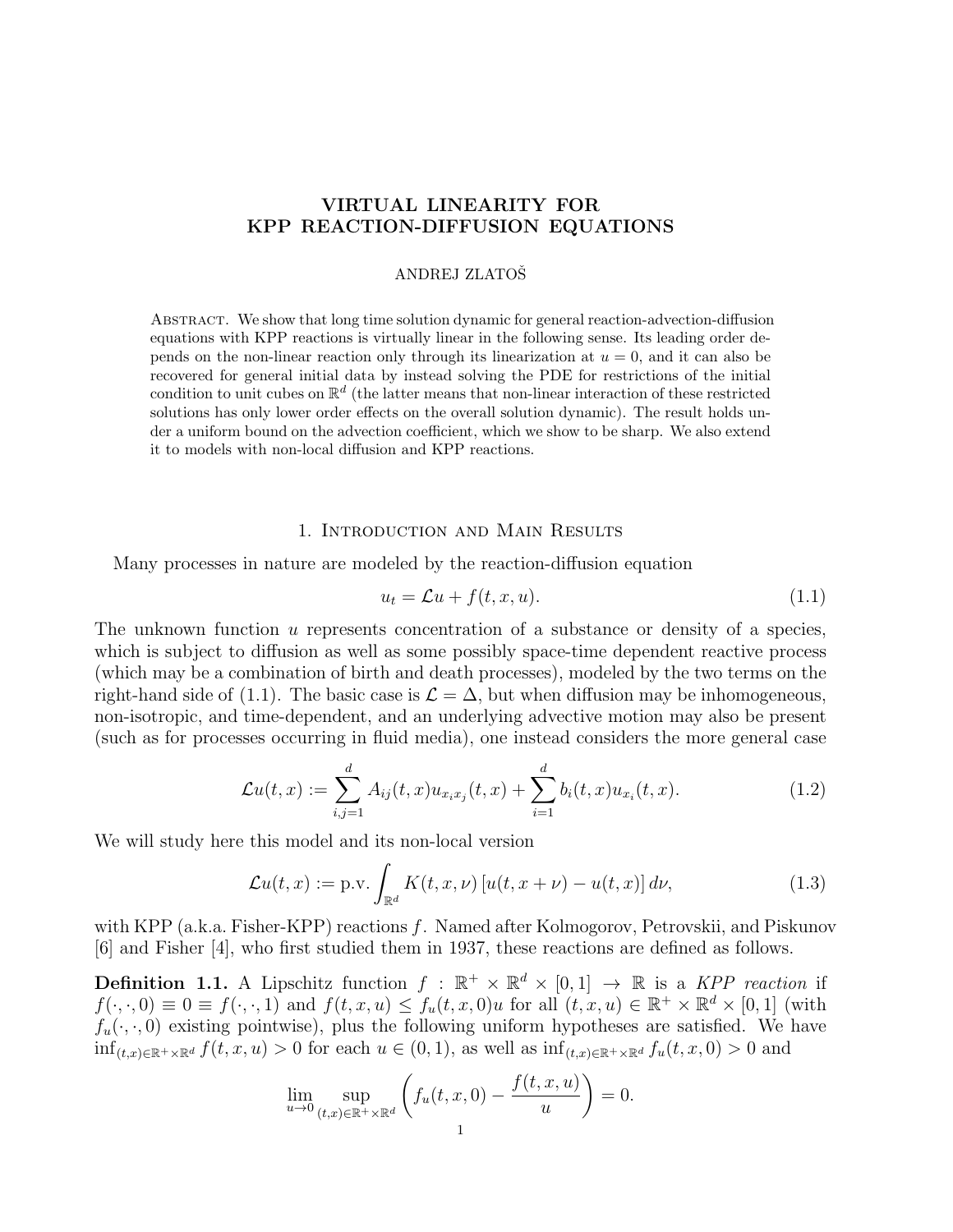### $2\,$  ANDREJ ZLATOŠ $\,$

Hence we will have  $(t, x) \in \mathbb{R}^+ \times \mathbb{R}^d$ , and we define  $f(t, x, \cdot)$  only on [0, 1] because we will consider here solutions  $0 \le u \le 1$  (i.e., with normalized concentration or density u). While both  $u \equiv 0$  and  $u \equiv 1$  are stationary solutions for (1.1), the former is unstable while the latter is asymptotically stable because  $f > 0$  on  $\mathbb{R}^+ \times \mathbb{R}^d \times (0,1)$ , and one is interested in the transition of solutions from values near 0 to those near 1, which models invasion of the low concentration region  $u \approx 0$  by the modeled substance or population.

1.1. Virtual Linearity in the Classical Diffusion Case. There is a vast literature on (1.1) with KPP reactions, and it would be futile to try to include here a list of even the most relevant works. The reader can consult the reviews [1, 10] and references therein, although many more important papers appeared since their publication. When reviewing any of them, one notices that essentially all the results concerning asymptotic speeds of propagation of solutions (as opposed to, e.g., those relating to precise locations of the transition regions between values  $u \approx 0$  and  $u \approx 1$ , such as in [3,5,7]) have one thing in common: they depend on f only through  $f_u(\cdot, \cdot, 0)$ . This is because the main KPP hypothesis  $f(t, x, u) \le f_u(t, x, 0)u$ means that the reaction strength  $\frac{f(t,x,u)}{u}$  (i.e., the zeroth order coefficient when  $u = u(t,x)$  is any solution to (1.1) and the PDE is viewed as a linear PDE for it) is greatest at values  $u \approx 0$ , so the leading order of the solution dynamic is determined at these values (and therefore spatially at the leading edge of the invading population). This is also sometimes referred to as *pulled* dynamic, as opposed ot the *pushed* dynamic for some other types of reactions, such as ignition or bistable, whose reaction strength is largest at intermediate values of  $u$  (and therefore the solution dynamic is also primarily determined at these values [12, 13]).

Since  $f(t, x, u) \approx f_u(t, x, 0)u$  at  $u \approx 0$ , one might then think that the leading order of the solution dynamic for (1.1) with a KPP reaction is the same as for the linear PDE with  $f_u(t, x, 0)u$  in place of  $f(t, x, u)$  (at least when considering the minimum of a solution of the latter and 1). This is not true in general because even if a spatial region has large  $f_u(\cdot, \cdot, 0)$  for all time (such regions can drive the linear dynamic in all space-time), its effect on the non-linear dynamic vanes once the solution reaches values away from 0 on that region. Nevertheless, dependence of the leading order of the solution dynamic on  $f_u(\cdot, \cdot, 0)$  only (rather than on all of  $f$ ) is a version of linearity, and the author is not aware of any prior result that formally establishes this phenomenon for general KPP dynamics.

Our first main result, Theorem 1.2 below, therefore appears to be the first such result. Moreover, it also demonstrates that (1.1) with KPP reactions shares another property with linear equations. Namely, that the leading order of the solution dynamic for a general initial condition  $u(0, \cdot)$  can be recovered from solving the PDE with initial conditions that are obtained by restricting  $u(0, \cdot)$  to members of a partition of  $\mathbb{R}^d$  into compact sets (we use below the unit cubes  $\tilde{C}_n := (n_1, n_1 + 1) \times \cdots \times (n_d, n_d + 1)$  with  $n \in \mathbb{Z}^d$ , but our proofs can be easily adapted to other choices). That is, nonlinear interaction between the resulting initially compactly supported solutions does not affect the leading order of the solution dynamic, so in this sense the solution operator for  $(1.1)$  is also close to being linear.

This *virtual linearity* of  $(1.1)$  means that to investigate the leading order of the solution dynamic, it suffices to replace a general KPP reaction by some "template" reaction sharing the same  $f_u(\cdot, \cdot, 0)$  (e.g., f' in Theorem 1.2), as well as to only consider solutions with initial data supported inside small compact sets. We demonstrate it for general KPP reactions f and uniformly elliptic diffusion matrices  $A$ , together with advection vectors  $b$  that are uniformly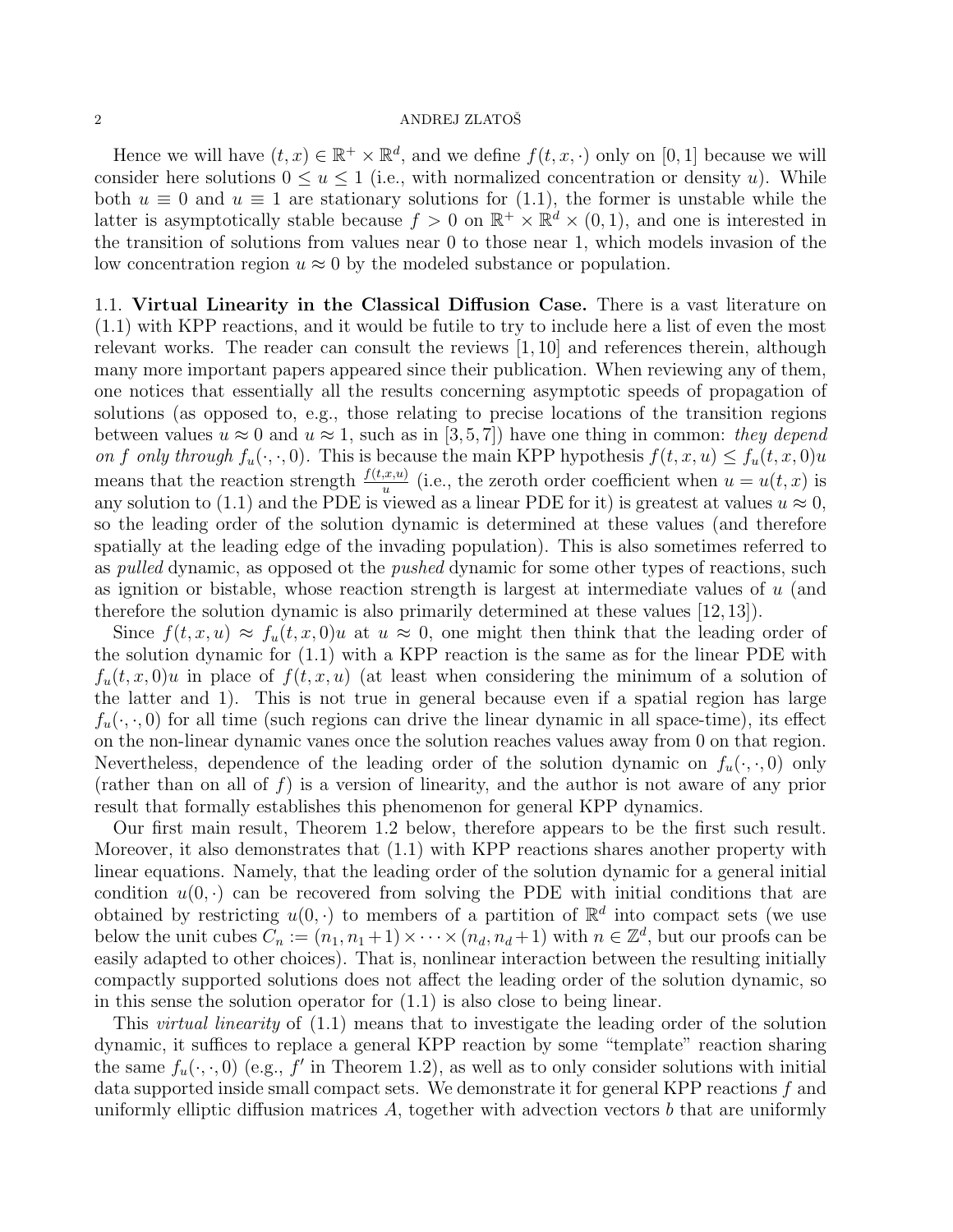bounded above by twice the square root of the product of the ellipticity constant of A and inf  $f_u(\cdot, \cdot, 0)$ . Moreover, this bound on b is in fact sharp (see below).

**Theorem 1.2.** Let f be a KPP reaction and  $\mathcal{L}$  be from (1.2), where  $A = (A_{ij})$  is a bounded symmetric matrix with  $A \geq \lambda I$  for some  $\lambda > 0$ , and the vector  $b = (b_1, \ldots, b_d)$  satisfies  $||b||_{L^{\infty}}^2 < 4\lambda \inf_{(t,x)\in\mathbb{R}^+\times\mathbb{R}^d} f_u(t,x,0)$ . Let  $g(u) := \min\{u, 1-u\}$  and

$$
f'(t, x, u) := f_u(t, x, 0)g(u)
$$
\n(1.4)

for  $(t, x, u) \in \mathbb{R}^+ \times \mathbb{R}^d \times [0, 1]$ . Then there is  $\phi : \mathbb{R}^+ \to \mathbb{R}^+$  with  $\lim_{s \to \infty} \phi(s) = 0$ , and for each  $\delta \in (0, \frac{1}{2})$  $\frac{1}{2}$  there is  $\tau_{\delta} \geq 1$ , such that the following holds (see also Remark 3 below for the dependence of  $\phi$ ,  $\tau_{\delta}$  on A, b, f).

If  $u : \mathbb{R}^+ \times \mathbb{R}^d \to [0,1]$  solves  $(1.1)$ , and for each  $n \in \mathbb{Z}^d$  we let  $u'_n : \mathbb{R}^+ \times \mathbb{R}^d \to [0,1]$  solve (1.1) with f' in place of f and with  $u'_n(0, \cdot) := u(0, \cdot)\chi_{C_n}$ , then for each  $(t, x) \in [\tau_\delta, \infty) \times \mathbb{R}^d$ ,

$$
\sup_{n\in\mathbb{Z}^d} u'_n\left(t - \delta t, x\right) - \phi(\delta t) \le u(t, x) \le \sup_{n\in\mathbb{Z}^d} u'_n\left(t + t^{\delta}, x\right) + \phi(t^{\delta}).\tag{1.5}
$$

Moreover, if there is  $\gamma > 0$  such that for each  $(t, x) \in \mathbb{R}^+ \times \mathbb{R}^d$  the function  $u \mapsto \frac{f(t, x, u)}{u}$  is non-increasing on  $(0, \gamma]$  and  $\sup_{u \in [\gamma, \infty)} \frac{f(t, x, u)}{u} = \frac{f(t, x, \gamma)}{\gamma}$  $\frac{\partial f(x,\gamma)}{\partial x}$ , then (1.5) also holds with  $u'_n$  instead solving (1.1) with f, and with the first inequality being just  $\sup_{n\in\mathbb{Z}^d} u'_n(t,x) \leq u(t,x)$ .

Remarks. 1. So up to  $o(t)$  time shifts (or even  $o(t^{0+})$  time shifts in the second claim) and  $o(1)$  errors, we have  $u \approx \sup_{n \in \mathbb{Z}^d} u'_n$ . This of course also means that if v is a solution to  $(1.1)$ with f replaced by another KPP reaction that has the same linearization at  $u = 0$ , then  $v \approx u$  in the same sense provided v has the same initial datum (and perturbations of the latter can also be handled easily, via the maximum principle).

- 2. The proof can be easily adjusted so that both  $t^{\delta}$  in (1.5) are replaced by  $\delta t$ .
- 3. The proof shows that if some non-decreasing function  $\psi$  with  $\lim_{u\to 0} \psi(u) = 0$  satisfies

$$
\psi(u) \ge \sup_{(t,x)\in\mathbb{R}^+\times\mathbb{R}^d} \left( f_u(t,x,0) - \frac{f(t,x,u)}{u} \right),\,
$$

some Lipschitz  $f_0$  with  $f'_0(0) > \frac{1}{4}$  $\frac{1}{4\lambda} ||b||_{L^{\infty}}^2$  satisifes  $\inf_{(t,x)\in\mathbb{R}^+\times\mathbb{R}^d} f(t,x,u) \ge f_0(u) > 0$  for each  $u \in (0,1)$  (such  $f_0$  exists because  $\psi$  does), and we let  $0 < B \leq 2\sqrt{f'_0(0)}\lambda - ||b||_{L^\infty}$  and

$$
0 < \alpha \le \min\left\{\min_{i,j} \|A_{i,j}\|_{L^\infty}^{-1}, \|f_u(\cdot,\cdot,0)\|_{L^\infty}^{-1}\right\},\
$$

then in the first claim of the theorem,  $\phi$  and  $\tau_{\delta}$  depend only on  $\alpha, \lambda, \psi, f_0, B, d$  (and  $\tau_{\delta}$  also on  $\delta$ ), while in the second claim they also depend on  $\gamma$ .

4. One could in fact replace  $\sup_{n\in\mathbb{Z}^d}u'_n$  by  $\min\left\{\sum_{n\in\mathbb{Z}^d}u'_n,1\right\}$  in (1.5), which has a more "linear" feel but is also less convenient to use — including in applications of Theorem 1.2 to homogenization for KPP reaction-diffusion dynamics in random environments, which we provide in the companion papers [11, 14].

5. Here g could be any other  $(t, x)$ -independent KPP reaction with  $g(u) \equiv u$  on  $[0, \frac{1}{2}]$  $\frac{1}{2}$ . However, we cannot use the linear dynamics, with  $g(u)$  replaced by u for all  $u \ge 0$ . Indeed, consider for instance  $\mathcal{L} := \Delta$  and  $f_u(t, x, 0) = 1 + C \chi_{B_1(0)}(x)$ . Then the asymptotic speed of propagation of solutions to (1.1) with both f and  $f'$  is well known to be 2, but this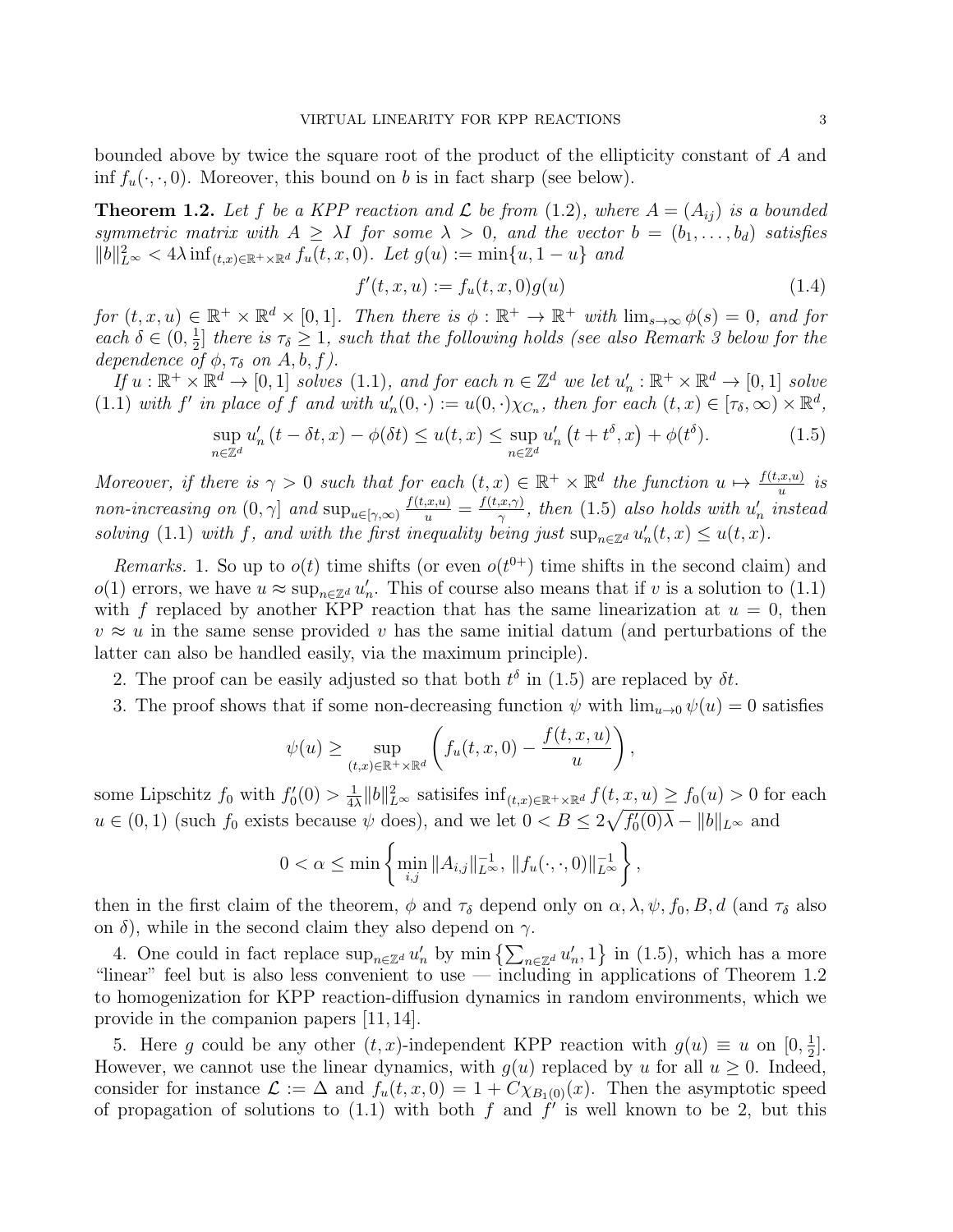speed increases when f is replaced by  $f_u(t, x, 0)u$  and  $C \geq 0$  is large enough. It is in fact 2 when  $\lambda \leq 2$  and  $\frac{\lambda}{\sqrt{\lambda}}$  $\frac{\lambda}{\lambda-1}$  otherwise, where  $\lambda \ (\rightarrow \infty \text{ as } C \rightarrow \infty)$  is the principal eigenvalue of  $\Delta + 1 + C \chi_{B_1(0)}$  on  $\mathbb{R}^d$  (with  $\sqrt{\lambda - 1}$  being the asymptotic exponential decay rate of the corresponding radial eigenfunction).

6. One cannot hope for this result to extend to general non-KPP reactions. This is the case even if we let  $f' := f$ ; in this case  $\sup_{n \in \mathbb{Z}^d} u'_n \leq u$  is obvious but the second inequality in (1.5) need not hold even with  $t^{\delta}$  replaced by  $\delta t$  (see the remark after [14, Theorem 1.4]).

The bound on  $||b||_{L^{\infty}}$  in Theorem 1.2 is sharp. Indeed, consider  $u_t = u_{xx} + \bar{b}u_x + g(u)$  with  $\bar{b} > 0$  a constant and  $u(0, \cdot) := \chi_{(0,1)}$ , in which case  $2\sqrt{f'_0(0)}\lambda = 2$  (taking  $f_0 := g$ ). It is well known (see, e.g., [7]) that if w solves this Cauchy problem without the first-order term, there is a strictly decreasing continuous function  $q:(0,1) \to \mathbb{R}$  such that if we denote by  $x_{\theta}(t) > 0$ the unique point with  $w(t, x_{\theta}(t)) = \theta = w(t, 1 - x_{\theta}(t))$ , then for each  $\theta_0 \in (0, 1)$  we have

$$
\lim_{t \to \infty} \sup_{\theta \in [\theta_0, 1 - \theta_0]} \left| x_{\theta}(t) - \left( 2t - \frac{3}{2} \ln t + q(\theta) \right) \right| = 0.
$$

Of course, the original PDE is solved by  $u(t, x) := w(t, x + \overline{b}t)$ ; this also equals  $u'_0$  in the theorem, while all other  $u'_n$  are zero. So for  $y_t := (2-b)t - \frac{3}{2}$  $\frac{3}{2} \ln t + q(\frac{1}{2})$  $(\frac{1}{2})$  we have  $\lim_{t\to\infty} u(t, y_t) = \frac{1}{2}$ , while for each  $\delta \in (0,1)$  we have

$$
y_t = y_{t-\delta t} - (\bar{b} - 2)\delta t - \frac{3}{2}|\ln(1-\delta)| = y_{t+t^{\delta}} + (\bar{b} - 2)t^{\delta} + \frac{3}{2}\ln(1+t^{\delta-1}).
$$

Hence whenever  $\bar{b} \in (2, 2 + \frac{4}{\delta})$ , we obtain

$$
\lim_{t \to \infty} \sup_{n \in \mathbb{Z}} u'_n(t - \delta t, y_t) = 1 \quad \text{and} \quad \lim_{t \to \infty} \sup_{n \in \mathbb{Z}} u'_n(t + t^{\delta}, y_t) = 0,
$$

which contradicts both inequalities in (1.5) (and for any other KPP reaction f with  $f_u(0) = 1$ we get the same result because the above asymptotics still hold, albeit with a different  $q$ ). Even for  $\overline{b} = 2$  we find that

$$
\lim_{t \to \infty} \sup_{n \in \mathbb{Z}} u'_n(t - \delta t, y_t) = q^{-1} \left( q \left( \frac{1}{2} \right) - \frac{3}{2} |\ln(1 - \delta)| \right) > \frac{1}{2},
$$

which still contradicts the first inequality (and if one wants the last claim in the theorem to technically not apply, it suffices to change the reaction on a short time interval  $[0, t_0]$  and at all large  $x$  so that the hypothesis of that claim is not satisfied but the change does not affect any point  $(t, x, u(t, x))$ ; then the particular solution u considered here is also unchanged).

Nevertheless, it is possible that a version of Theorem 1.2 does hold with a larger uniform upper bound on b, provided  $u'_n(t - \delta t, \cdot)$  and  $u'_n(t + t^{\delta}, \cdot)$  are evaluated at some  $(t, x, \delta)$ dependent points instead of at x. Theorem 2.1 below with  $U \equiv 1 \equiv U'$  would yield such a result if its hypotheses (2.2) and (2.3) can be verified in some relevant setting. A trivial example of this is the setting of Theorem 1.2 with a large constant vector  $\bar{b}$  added to b, when we clearly obtain (1.5) with  $u'_n(t - \delta t, x + \bar{b}\delta t)$  and  $u'_n(t + t^{\delta}, x - \bar{b}t^{\delta})$  on the left and right.

1.2. Extension to Non-local Diffusions. Theorem 1.2 extends to (1.1) with non-local diffusion operators from (1.3) under suitable hypotheses. Firstly, it is crucial that solutions do not propagate faster than ballistically, which requires the diffusion kernels  $K$  to decay exponentially as  $\nu \to \infty$ . Secondly, even when K is close in some sense to being even in  $\nu$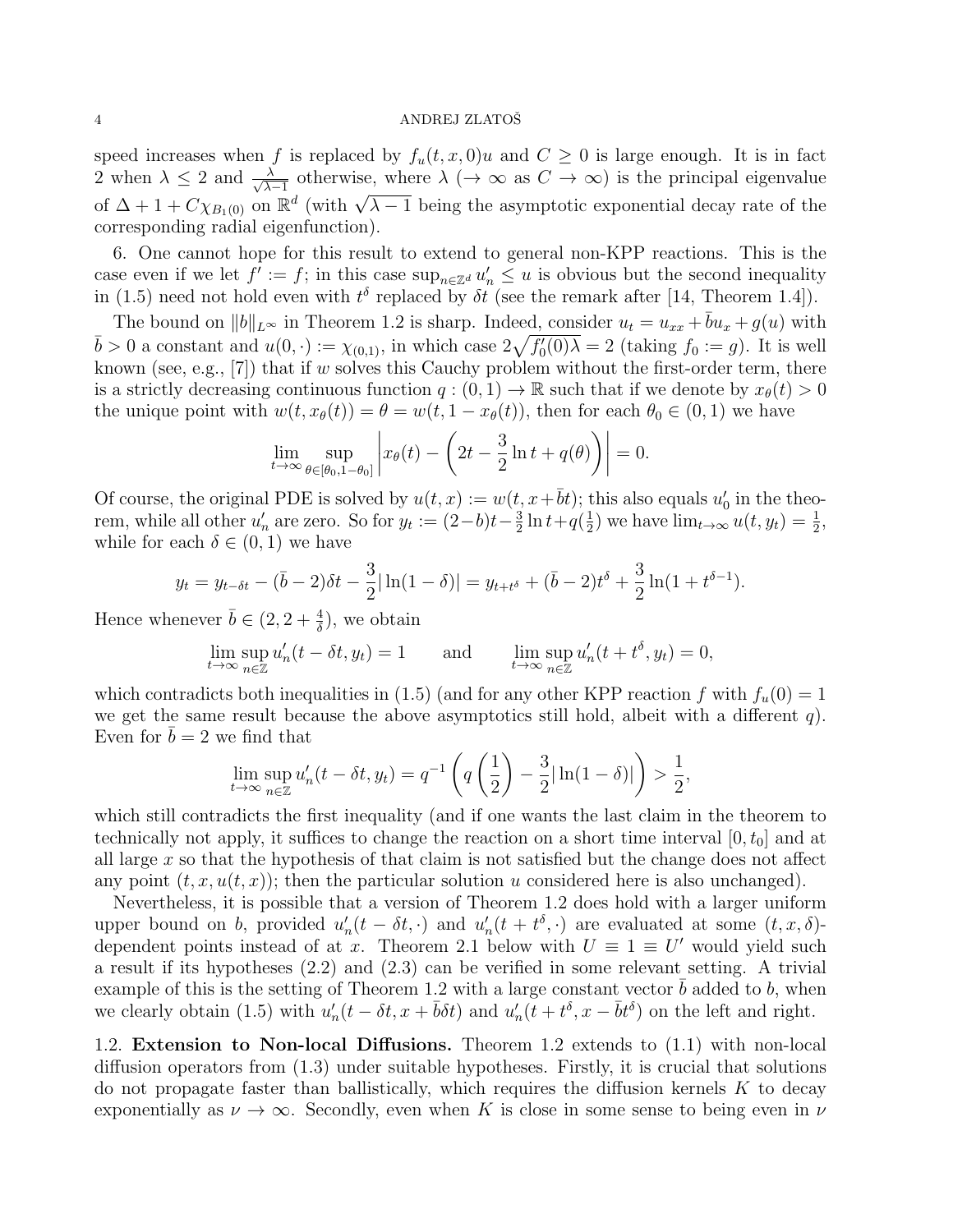(here we will only assume it to be even) one can only allow  $O(|\nu|^{-d-2+\alpha})$  growth as  $\nu \to 0$ (with some  $\alpha > 0$ ) if  $\mathcal L$  is to be well-defined. This is the same growth as for  $\mathcal L = -(-\Delta)^{\alpha/2}$ , for which well-posedness, comparison principle, and the parabolic Harnack inequality are known to hold [2]. The methods used to establish these should equally apply to various kernels with  $O(|\nu|^{-d-2+\alpha})$  asymptotics as  $\nu \to 0$  that decay exponentially as  $\nu \to \infty$ . However, instead of trying to prove them in any level of generality, we will state these properties as hypotheses so that our result applies whenever these can be established. We note that the Harnack inequality referred to here is the forward one (unlike for  $\mathcal L$  from (1.2), equations with non-local diffusions may also satisfy backward-in-time Harnack inequalities, such as in [2]). Our main result in this setting is now the following analog of Theorem 1.2.

**Theorem 1.3.** Let f be a KPP reaction and let f' be from  $(1.4)$ . Assume that  $\mathcal{L}$  is from (1.3), with K from some family F of even-in- $\nu$  kernels such that for some  $\alpha \in (0,1]$  and any  $K \in F$ , there is  $\mathcal{K} : (0, \infty) \to [0, \infty)$  with  $\chi_{(0, \alpha]}(r) \leq \mathcal{K}(r) \leq \chi_{(0, \alpha]}(r) r^{-d-2+\alpha}$  on  $(0, \infty)$  and

$$
\alpha \mathcal{K}(|\nu|) \le K(t, x, \nu) \le \alpha^{-1} \max \left\{ \mathcal{K}(|\nu|), e^{-\alpha |\nu|} \right\} \tag{1.6}
$$

for each  $(t, x, \nu) \in \mathbb{R}^+ \times \mathbb{R}^{2d}$ . Assume that (1.1) with any such K, any KPP reaction f, and locally BV initial data  $0 \le u(0, \cdot) \le 1$  is well-posed in some subspace  $\mathcal{A} \subseteq L^1_{loc}(\mathbb{R}^+ \times \mathbb{R}^d)$ , where the comparison principle for sub- and supersolutions to  $(1.1)$  as well as the parabolic (forward) Harnack inequality also hold (the latter with uniform constants for all  $K \in F$  and all f with the same Lipschitz constant), and the solutions for  $u(0, \cdot) \equiv 0, 1$  are  $u \equiv 0, 1$ , respectively. Then the claims in Theorem 1.2 hold for such  $\mathcal{L}$ .

Remark. One could also extend this result to mixed diffusion operators, with  $\mathcal L$  being the sum of the right-hand sides of  $(1.2)$  and  $(1.3)$ , but we will not do so here.

1.3. **Acknowledgements.** The author thanks Hongjie Dong, Jessica Lin, Jean-Michel Roquejoffre, and Luis Silvestre for useful discussions and pointers to literature. He also acknowledges partial support by NSF grant DMS-1900943 and by a Simons Fellowship.

### 2. Classical Diffusion Case

The key to Theorem 1.2 will be the following result, which provides a version of (1.5) on general  $D \subseteq \mathbb{R}^d$  and without quantitative restrictions on b. The price to pay is that the spatial arguments in the three expressions in (1.5) may be different, and one also needs to guarantee certain exponential growth of solutions from small initial data (which we later show to hold under the hypotheses of Theorem 1.2).

Consider (1.1) on some open  $D \subseteq \mathbb{R}^d$ , with  $\mathcal L$  from (1.2). In the following theorem, all solutions are strong (from  $W^{(1,2),d+1}_{loc}(\mathbb{R}^+\times D) \cap C(\overline{\mathbb{R}^+\times D})$ ) and are assumed to satisfy homogeneous Dirichlet boundary conditions on  $\mathbb{R}^+ \times \partial D$ . We will call such solutions SD solutions. We note that the relevant well-posedness theory as well as comparison principle for sub- and supersolutions follow from, e.g., the corresponding linear theory in [8, Chapter 7] (specifically, Theorems 7.1 and 7.32).

**Theorem 2.1.** Let  $\mathcal{L}$  be given by (1.2), with  $A = (A_{ij})$  a bounded symmetric matrix with  $A \geq \lambda I$  for some  $\lambda > 0$ , and  $b = (b_1, \ldots, b_d)$  a bounded vector. Let  $f, f': \mathbb{R}^+ \times D \times [0, \infty) \to \mathbb{R}$ be Lipschitz with  $f(\cdot,\cdot,0) \equiv 0 \equiv f'(\cdot,\cdot,0)$ , and let  $U, U' : \mathbb{R}^+ \times D \to [0,1]$  be some functions.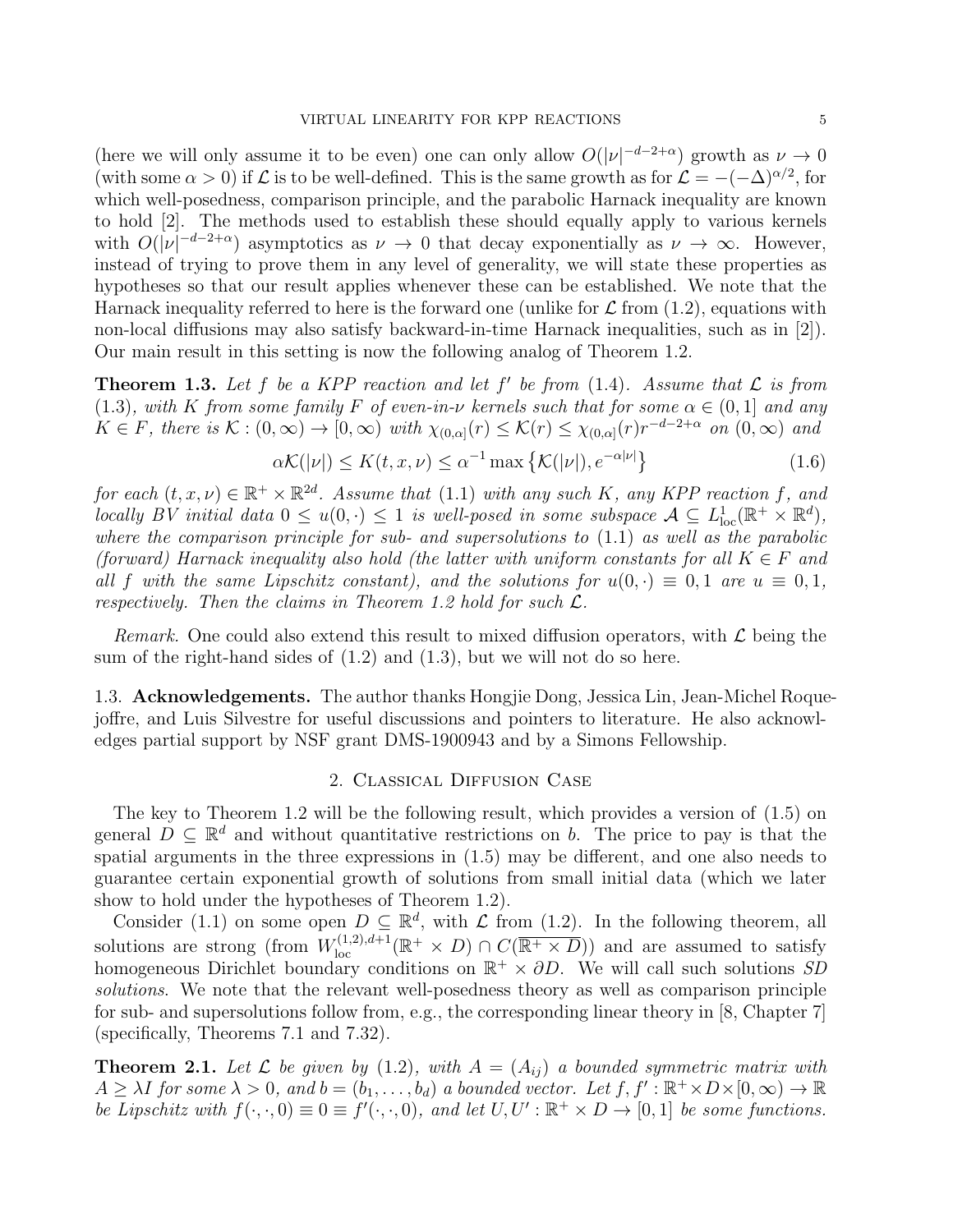Assume that there are  $\gamma \in (0, \frac{1}{2})$  $\frac{1}{2}$ ] and non-decreasing  $\psi : (0,1) \to [0,\infty)$  with  $\lim_{u\to 0} \psi(u) = 0$ such that  $0 \leq \frac{f'(\cdot,\cdot,u)}{u} - \frac{f(\cdot,\cdot,u)}{u} \leq \psi(u)$  for each  $u \in (0,\gamma]$ , for each  $(t,x) \in \mathbb{R}^+ \times D$  the function  $u \mapsto \frac{f'(t,x,u)}{u}$  $\frac{u(x,y)}{u}$  is non-increasing on  $(0, \gamma]$  and  $\sup_{u \in [\gamma, \infty)} \frac{\max\{f(t,x,u), f'(t,x,u)\}}{u} \leq \frac{f'(t,x,\gamma)}{\gamma}$  $\frac{\partial \phi}{\partial x}, \text{ and}$ 

$$
\max\left\{\max_{i,j} \|A_{i,j}\|_{L^{\infty}}, \max_{i} \|b_{i}\|_{L^{\infty}}, \|f_{u}(\cdot,\cdot,0)\|_{L^{\infty}}\right\} \leq \gamma^{-1}.
$$
\n(2.1)

Also assume that there are  $\kappa > 0$  and  $\phi : \mathbb{R}^+ \to \mathbb{R}^+$  with  $\lim_{s\to\infty} \phi(s) = 0$ , and for each  $t_0 \geq 1$  and  $(s, x) \in \mathbb{R}^+ \times D$  there are  $y_{t_0,x}^s, y_{t_0+s,x}^{-s} \in D$ , such that  $y_{t_0+s,y_{t_0,x}^s}^{-s} = x$  and for any SD solutions  $u, u': (t_0 - 1, \infty) \times D \to [0, 1]$  to (1.1) and to (1.1) with f' in place of f, respectively, we have

$$
u(t_0 + s, x) \ge \min\left\{e^{\kappa s}u(t_0, y_{t_0 + s, x}^{-s}), U(t_0 + s, x) - \phi(s)\right\},\tag{2.2}
$$

$$
u'(t_0 + s, x) \ge \min \left\{ e^{\kappa s} u'(t_0, y_{t_0 + s, x}^{-s}), \, U'(t_0 + s, x) - \phi(s) \right\}.
$$
 (2.3)

Let  $u : \mathbb{R}^+ \times D \to [0, 1]$  be an SD solution to (1.1), and for each  $n \in \mathbb{Z}^d$  let  $u'_n : \mathbb{R}^+ \times D \to [0, 1]$ be the SD solution to (1.1) with f' in place of f and with  $u'_n(0, \cdot) := u(0, \cdot) \chi_{cC_n \cap D}$  for some  $c > 0$ . Then for each  $\delta \in (0, \frac{1}{2})$  $\frac{1}{2}$  there is  $\tau_{\delta} \geq 1$  (depending also on  $\gamma$ ,  $\kappa$ ,  $\psi$ ,  $c$ ,  $d$ ) such that

$$
u(t,x) \ge \min\left\{\sup_{n\in\mathbb{Z}^d} u'_n\left(t - \delta t, y_{t,x}^{-\delta t}\right), \, U(t,x) - \phi(\delta t)\right\},\tag{2.4}
$$

$$
\sup_{n\in\mathbb{Z}^d} u'_n\left(t+t^{\delta}, y_{t,x}^{t^{\delta}}\right) \ge \min\left\{u(t,x)-t^{-1/\delta},\,U'\left(t+t^{\delta}, y_{t,x}^{t^{\delta}}\right)-\phi(t^{\delta})\right\} \tag{2.5}
$$

for each  $(t, x) \in [\tau_\delta, \infty) \times D$ . If  $f' = f$ , then clearly also

$$
u(t,x) \ge \sup_{n \in \mathbb{Z}^d} u'_n(t,x). \tag{2.6}
$$

Remarks. 1. Note that the hypotheses on f, f' guarantee existence of  $f_u(t, x, 0) = f'_u(t, x, 0)$ as well as  $\max\{f(t,x,u), f'(t,x,u)\}\leq f_u(t,x,0)u$  for all  $(t,x,u)\in \mathbb{R}^+\times D\times \mathbb{R}^+$ .

2. A natural choice of  $U, U'$  are some SD solutions to (1.1) and to (1.1) with  $f'$  in place of f, respectively. For instance, when  $D = \mathbb{R}^d$  and  $f(\cdot, \cdot, 1) \equiv 0 \equiv f(\cdot, \cdot, 1)$ , one might consider  $U \equiv 1 \equiv U'.$ 

3. The restriction to  $t_0 \geq 1$  is needed so that parabolic Harnack inequality guarantees that  $u(t_0, \cdot)$  does not vary too much near  $y_{t_0+s,x}^{-s}$ . Otherwise hypothesis (2.2) could not hold for all u.

4. The point  $y_{t,x}^{-s}$  is such that the values of u near  $(y_{t,x}^{-s}, t-s)$  provide a good lower bound for the value at  $(t, x)$ , and  $y_{t, x}^{s}$  is such that the values of u near  $(t, x)$  provide a good lower bound for the value at  $(y_{t,x}^s, t+s)$ . Of course, if  $x \mapsto y_{t,x}^{-s}$  is a bijection on D for some t, s, then  $z \mapsto y_{t-s,z}^s$  must be its inverse. One natural example of this is  $y_{t,x}^s = x$ , another is given by the ODE  $\frac{d}{ds} y_{t,x}^s = b(t+s, y_{t,x}^s)$  with  $y_{t,x}^0 = x$ .

5. One might also consider other boundary conditions, provided the construction of exponentially-decaying ballistically-moving supersolutions from the proof below can be adjusted to that setting.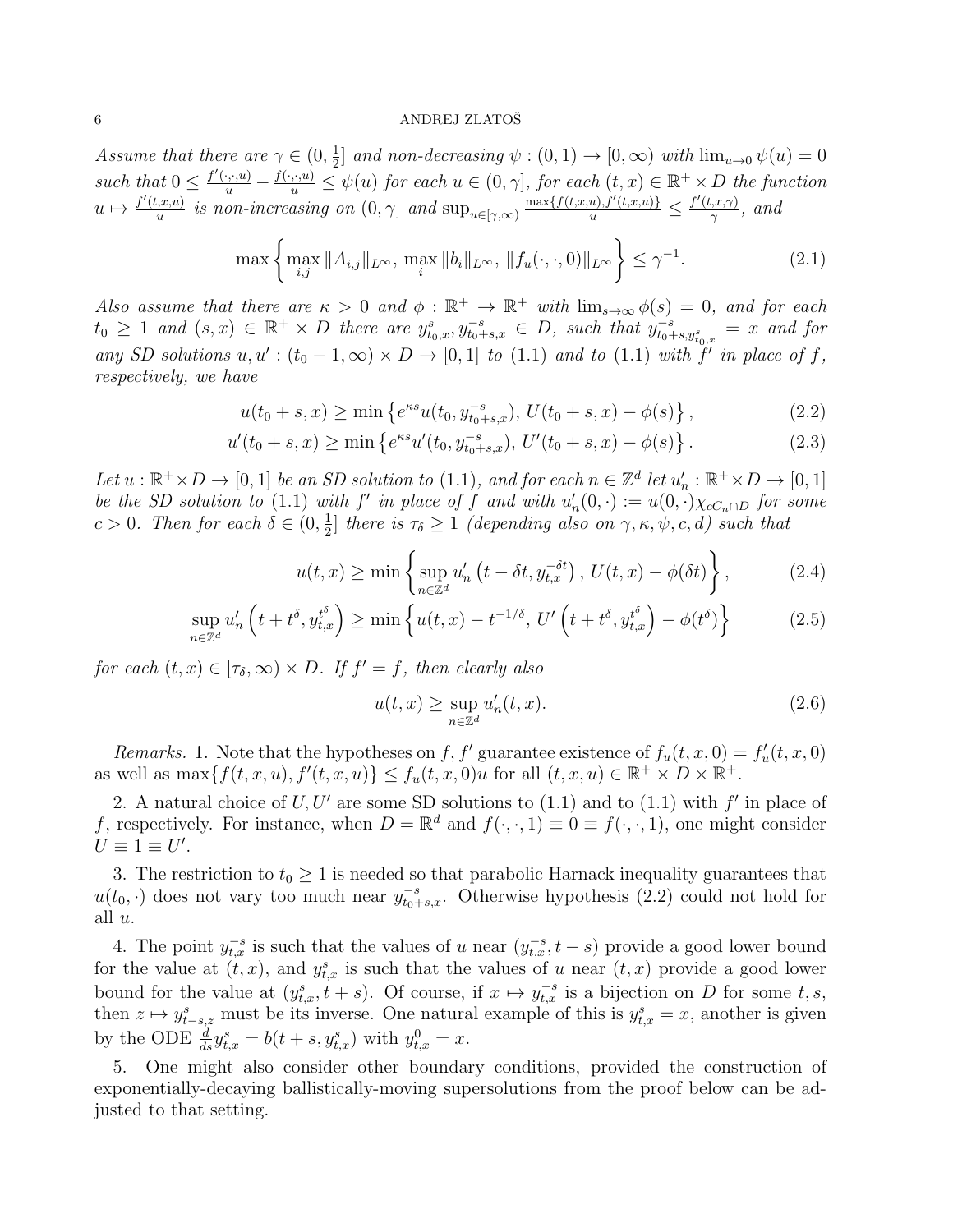*Proof.* Comparison principle gives for each  $s \in (0, \gamma]$  and all  $(t, x) \in \mathbb{R}^+ \times D$  that

$$
se^{-\psi(s)t} \sup_{n \in \mathbb{Z}^d} u'_n(t, x) \le u(t, x) \le \gamma^{-1} \sum_{n \in \mathbb{Z}^d} u'_n(t, x). \tag{2.7}
$$

Indeed, the first inequality follows from  $v(t,x) := s e^{-\psi(s)t} u'_n(t,x)$  ( $\leq s$ ) being a subsolution to (1.1) for each  $n \in \mathbb{Z}^d$ , which holds because the hypotheses on f, f' yield

$$
se^{-\psi(s)t}f'(t,x,u_n'(t,x)) \le f'(t,x,se^{-\psi(s)t}u_n'(t,x)) \le f(t,x,se^{-\psi(s)t}u_n'(t,x)) + \psi(s)se^{-\psi(s)t}u_n'(t,x).
$$

The second one follows from  $v(t, x) := \gamma^{-1} \sum_{n \in \mathbb{Z}^d} u'_n(t, x)$  being a supersolution to (1.1) in the region where  $v \leq 1$ . This holds because if  $0 < v(t, x) \leq 1$ , then  $u'_n(t, x) \leq \gamma$  for each  $n \in \mathbb{Z}^d$ , so we can take  $v_n := \gamma^{-1} u'_n(t, x) \leq 1$  and apply the estimate

$$
f\left(\cdot,\cdot,\sum_{n=1}^{\infty}v_n\right)=\gamma^{-1}\sum_{n=1}^{\infty}f\left(\cdot,\cdot,\sum_{m=1}^{\infty}v_m\right)\left(\sum_{m=1}^{\infty}v_m\right)^{-1}\gamma v_n\leq \gamma^{-1}\sum_{n=1}^{\infty}f'(\cdot,\cdot,\gamma v_n).
$$

This estimate holds for all  $v_1, v_2, \dots \ge 0$  with  $0 < \sum_{n=1}^{\infty} v_n \le 1$ , by the hypotheses on  $f, f'$ .

Next, without loss assume that  $\kappa \leq 1$ . Let us take any  $\delta \in (0, \frac{1}{2})$  $\frac{1}{2}$ , pick  $s \in (0, \gamma]$  such that  $\psi(s) \leq \frac{\kappa \delta}{2}$  $\frac{3}{2}$ , let  $\tau_{\delta} := \frac{2}{\kappa \delta} |\ln s| \geq 2$ , and assume that  $(2.4)$  fails for some  $(t, x) \in [\tau_{\delta}, \infty) \times D$ . Then  $u(\bar{t}, x) < U(t, x) - \phi(\delta t)$ , so (2.2) and (2.7) yield

$$
u(t,x) \ge e^{\kappa \delta t} u \left( t - \delta t, y_{t,x}^{-\delta t} \right) \ge e^{\kappa \delta t} s e^{-\kappa \delta t/2} \sup_{n \in \mathbb{Z}^d} u'_n \left( t - \delta t, y_{t,x}^{-\delta t} \right) \ge \sup_{n \in \mathbb{Z}^d} u'_n \left( t - \delta t, y_{t,x}^{-\delta t} \right).
$$

But this means that  $(2.4)$  does hold for  $(t, x)$ , a contradiction. Hence  $(2.4)$  must hold.

To prove (2.5), consider any  $\delta \in (0, \frac{1}{2})$  $\frac{1}{2}$ , let  $a := \gamma^{-1}(1+d+d^2)$  and fix any  $(t', x') \in \mathbb{R}^+ \times D$ . For each  $n \in \mathbb{Z}^d$  let  $x_n$  be the point from  $c\overline{C}_n$  closest to  $x'$  and let  $e_n := \frac{x'-x_n}{|x'-x_n|}$  when  $x_n \neq x'$ (otherwise pick any  $e_n \in \mathbb{S}^{d-1}$ ). Since  $v_n(t,x) := e^{at-(x-x_n)\cdot e_n}$  is a supersolution to (1.1) by  $(2.1)$ , and  $v_n(0,.) \geq \chi_{cC_n} \geq u'_n(0,.)$ , we have

$$
\gamma^{-1}u'_n(t',x') \le \gamma^{-1}v_n(t',x') \le \gamma^{-1}e^{at'-|x'-x_n|}.
$$

Sum of the right-hand sides over all n with  $|x'-x_n| \geq (a+1)t'$  is less than  $\frac{1}{2}(t')^{-1/\delta}$  whenever  $t' \geq \tau$  for some  $(\delta, \gamma, c, d)$ -dependent  $\tau \geq 1$ .

So if (2.5) fails for some  $(t', x') \in [\tau, \infty) \times D$ , then  $u(t', x') \ge (t')^{-1/\delta}$  and (2.7) show that there is *n* with  $|x'-x_n| < (a+1)t'$  such that

$$
\gamma^{-1}u_n'(t',x') \ge \frac{1}{2}(t')^{-1/\delta} \left( (a+1)t' + c\sqrt{d} \right)^{-d} c^d V_d^{-1},\tag{2.8}
$$

where  $V_d$  is the volume of the unit ball in  $\mathbb{R}^d$ . We also have

$$
u'_{n}\left(t'+(t')^{\delta}, y_{t',x'}^{(t')^{\delta}}\right) < U'\left(t'+(t')^{\delta}, y_{t',x'}^{(t')^{\delta}}\right) - \phi((t')^{\delta})
$$

because  $(2.5)$  fails for  $(t', x')$ , so  $(2.3)$  yields

$$
u'_{n}\left(t'+(t')^{\delta}, y_{t',x'}^{(t')^{\delta}}\right) \geq e^{\kappa(t')^{\delta}} u'_{n}(t',x')
$$

(recall also that  $y_{t+s,y_{t,x}}^{-s} = x$ ). But (2.8) shows that the right-hand side is greater than 1 whenever  $t' \geq \tau_{\delta}$ , with some  $(\delta, \gamma, \kappa, c, d)$ -dependent  $\tau_{\delta} \geq \tau$ . So (2.5) must hold for all  $(t', x') \in [\tau_{\delta}, \infty) \times D$ , otherwise we would have a contradiction.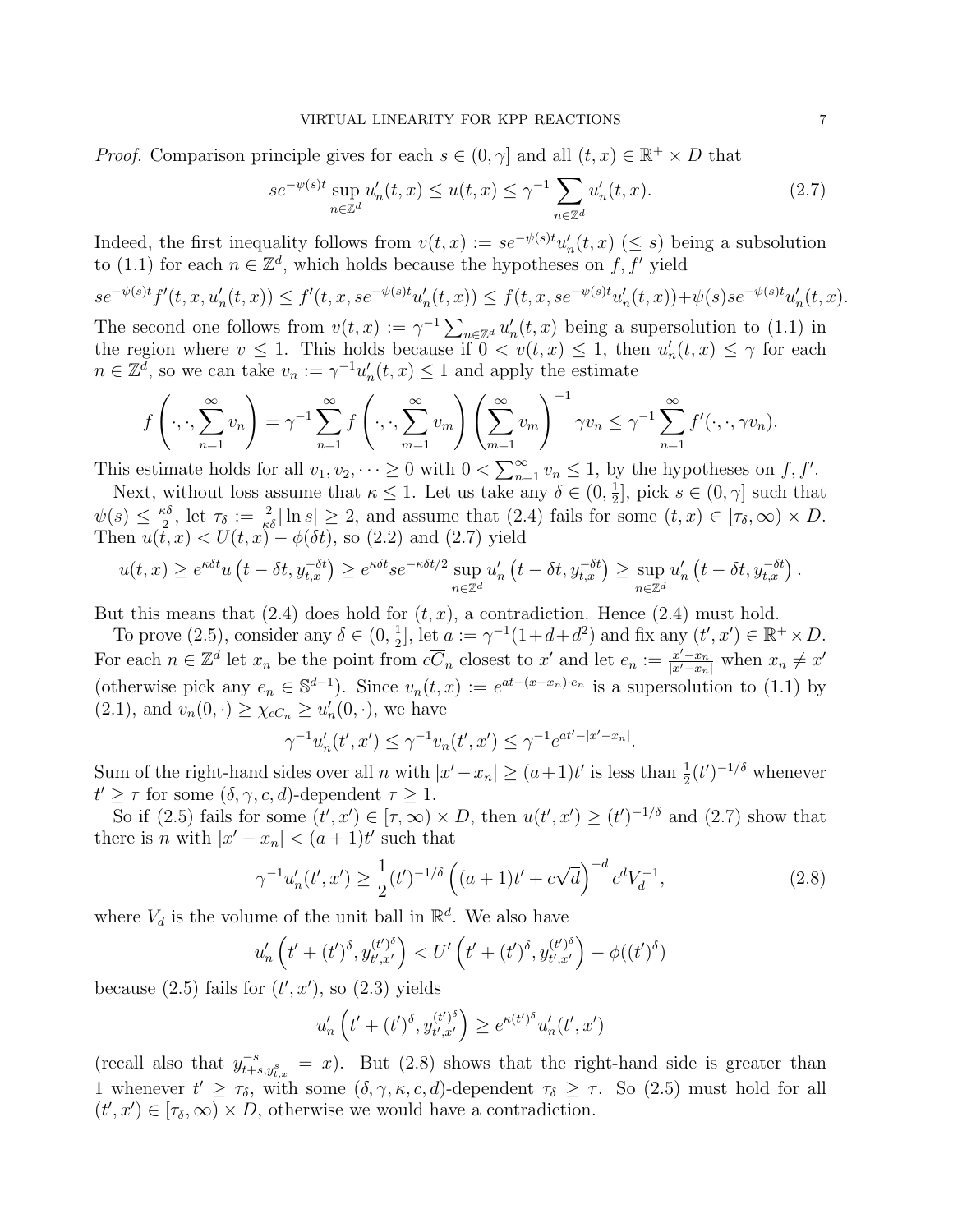Finally, comparison principle immediately yields  $(2.6)$ .

We note that when  $u \mapsto \frac{f(t,x,u)}{u}$  is non-increasing on  $(0, 1]$ , then one can easily show that with  $f' = f$  we have  $\sup_{n \in \mathbb{Z}^d} \tilde{u}'_n \leq u \leq \sum_{n \in \mathbb{Z}^d} u'_n$ . For  $d = 1, \mathcal{L} = \partial_{xx}, f(t, x, u) = f(u)$ , and a sum of two initial data (i.e.,  $u(0, \cdot) = u_1(0, \cdot) + u_2(0, \cdot)$ ), this has already appeared in [9, Lemma 8.4] and [3, Lemma 3.5].

We are now ready to prove Theorem 1.2.

*Proof of Theorem 1.2.* Let  $f_0, \psi, B, \alpha$  be from Remark 3 after Theorem 1.2. We will denote  $\beta := f'_0(0) > 0$  because it will be used extensively, and let

$$
\gamma:=\min\left\{\alpha,\,\frac{1}{2\sqrt{\beta\lambda}},\,\frac{1}{2}\right\}>0
$$

(when proving the last claim, add  $\gamma$  from it into the min). Note that we assume

$$
\max_{i} \|b_{i}\|_{L^{\infty}} \le 2\sqrt{\beta\lambda} \le \gamma^{-1}.
$$

We will show that Theorem 2.1 applies with  $y_{t_0,x}^s := x =: y_{t_0+s,x}^{-s}$  for all  $(t_0, s, x) \in [1, \infty) \times$  $\mathbb{R}^+ \times \mathbb{R}^d$ , with  $U \equiv 1 \equiv U'$ , and some  $\kappa, \phi$  (when proving the last claim, we use instead  $f' := f$  in Theorem 2.1). Then (2.4) and (2.5) will immediately yield (1.5), provided we replace  $\phi(t)$  by  $\phi(t) + t^{-1/2}$ .

The only hypotheses of Theorem 2.1 that do not obviously hold are (2.2) and (2.3). The proofs are identical, so let us prove (2.2). The key will be the following construction of a sequence of appropriate subsolutions  $\{u_{v,j}\}_{j=0}^{\infty}$  to (1.1), which are essentially ballistically spreading radially symmetric plateaus (with a common positive spreading speed) at levels converging to 1 as  $j \to \infty$ , with the first of them starting at level  $v > 0$  (which can be chosen to be arbitrarily small). We will then show that any solution  $0 \le u \le 1$  to  $(1.1)$  that starts above the first subsolution will not only remain above it forever, but it will also be eventually pushed above any other of the subsolutions — and (2.2) will follow. In the whole proof, all constants and functions may depend on  $\gamma$ ,  $\beta$ ,  $\lambda$ ,  $\psi$ ,  $B$ ,  $f_0$ ,  $d$ , with only the constant v below (and constants/functions with  $v$  in their subscripts) possibly depending on the solution  $u$ .

Let  $\Lambda := \frac{d}{\alpha}$ , so  $A \leq \Lambda I$ . If  $u(t, x) := w(t, |x|)$  for  $x \in \mathbb{R}^d$  and some  $w : \mathbb{R}^+ \times \mathbb{R} \to [0, \infty)$ , then we have (with arguments  $(t, x)$  and  $(t, y) := (t, |x|)$ , as appropriate)

$$
\sum_{i,j=1}^d A_{ij} u_{x_ix_j} = \frac{w_{yy}|x| - w_y}{|x|^3} \sum_{i,j=1}^d A_{ij} x_i x_j + \frac{d}{|x|} w_y \ge \min\{\lambda, \Lambda \operatorname{sgn} w_{yy}\} |w_{yy}| - \frac{d+\Lambda}{|x|} |w_y|.
$$

This and  $||b||_{\infty} \leq 2$  $\sqrt{\beta\lambda} - B$  yield for  $C := \frac{B}{4} \sqrt{\beta/\lambda}$  ( $\leq \frac{\beta}{2}$ )  $\frac{\beta}{2}$  by  $B \leq 2$  $\sqrt{\beta\lambda}$  and all  $|x| \geq \frac{3(d+\Lambda)}{B}$ ,  $\mathcal{L}u + (\beta - C)u - \frac{B}{2}$  $\frac{B}{3}|\nabla u| \geq \min\left\{\lambda, \Lambda\operatorname{sgn} w_{yy}\right\}|w_{yy}| - \left(2\sqrt{\beta\lambda} - \frac{B}{3}\right)$ 3  $\setminus$  $|w_y| + (\beta - C) w$ . (2.9)

Let now z be the root of  $\lambda z^2 + (2\sqrt{\beta\lambda} - \frac{B}{3})$  $\frac{B}{3}$ )z +  $\beta$  –  $C$  = 0 that lies in the second quadrant of the complex plane; note that the discriminant of this quadratic equation is

$$
4\lambda C - \frac{B}{9} \left( 12\sqrt{\beta\lambda} - B \right) \leq B\sqrt{\beta\lambda} - \frac{B}{9} 10\sqrt{\beta\lambda} = -\frac{B}{9} \sqrt{\beta\lambda} < 0.
$$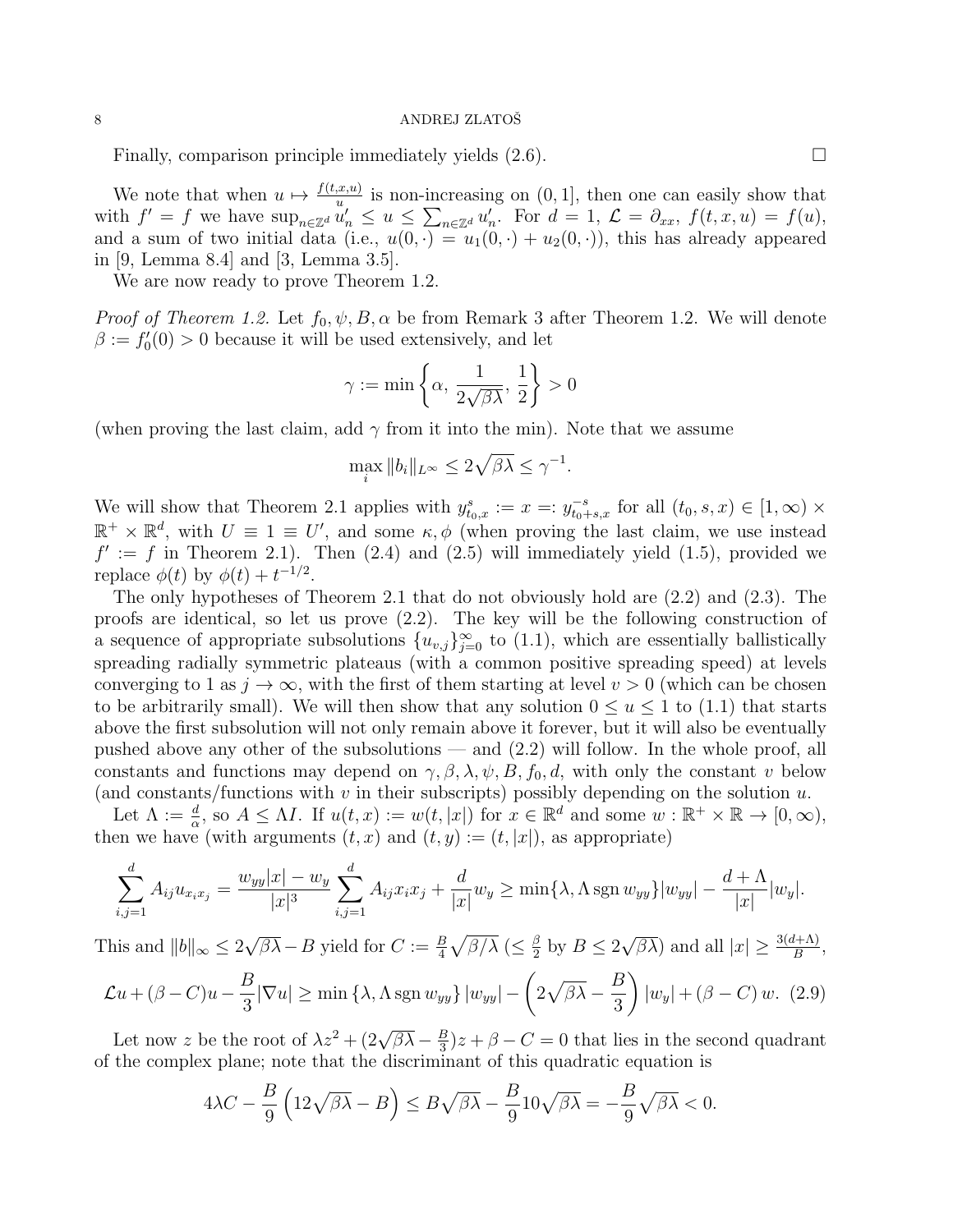Then the function  $\tilde{\xi}(y) := e^{y \operatorname{Re} z} \sin(y \operatorname{Im} z)$  solves  $\lambda \tilde{\xi}'' + (2\sqrt{\beta\lambda} - \frac{B}{3})$  $\frac{B}{3}$ ) $\tilde{\xi}' + (\beta - C)\tilde{\xi} = 0$ . Let  $y_3 := \frac{\pi}{\text{Im }z}$  and let  $y_2 \in (0, y_3)$  be its greatest inflection point that is smaller than  $y_3$ , and let

$$
\xi(y) := \begin{cases} 0 & y > y_3, \\ \tilde{\xi}(y) & y \in [y_2, y_3], \\ \tilde{\xi}(y_2) + \tilde{\xi}'(y_2)(y - y_2) & y < y_2. \end{cases}
$$

Since  $\tilde{\xi}$  is convex and positive on  $[y_2, y_3)$ , so is  $\xi$  on  $(-\infty, y_3)$ . Hence  $\xi'' \geq 0 \geq \xi'$  (in the sense of distributions due to the discontinuity of  $\tilde{\xi}$  at  $y_3$ ; elsewhere it is  $C^2$ ) and so

$$
\lambda |\xi''| - \left(2\sqrt{\beta\lambda} - \frac{B}{3}\right)|\xi'| + (\beta - C)\xi \ge 0. \tag{2.10}
$$

Indeed, this clearly holds on  $[y_2,\infty)$ , while on  $(-\infty, y_2]$  it follows from

$$
\left(2\sqrt{\beta\lambda} - \frac{B}{3}\right)\xi'(y_2) + (\beta - C)\xi(y_2) = 0\tag{2.11}
$$

because on this interval  $\xi'' \equiv 0$ ,  $\xi' \equiv \xi'(y_2)$ , and  $\xi$  is decreasing. Then of course the left-hand side of (2.11) equals  $(\beta - C)\xi'(y_2)(y - y_2) \ge 0$  on  $(-\infty, y_2]$ , and it is easy to show that there are  $y_0 < y_1 < y_2$  and  $\zeta : \mathbb{R} \to [0, \infty)$  that coincides with  $\xi$  on  $[y_1, \infty)$ , is concave and  $C^2$  on  $(-\infty, y_2]$ , constant on  $(-\infty, y_0]$  (and hence also maximal there), and satisfies

$$
\min\left\{\lambda, \Lambda \operatorname{sgn} \zeta''\right\} |\zeta''| - \left(2\sqrt{\beta\lambda} - \frac{B}{3}\right)|\zeta'| + (\beta - C)\zeta \ge 0. \tag{2.12}
$$

Let now  $v_0 > 0$  be such that  $\psi(v_0) \leq \frac{C}{2}$  $\frac{C}{2}$  and for any  $v \in (0, v_0]$  let

$$
w_v(t,y) := \frac{\min\{e^{Ct/2}v, v_0\}}{\zeta(y_0)} \zeta \left(y + y_0 - \frac{3(d+\Lambda)}{B} - \frac{B}{3}t\right).
$$

Then  $0 \leq w_v \leq v_0$  because  $0 \leq \zeta \leq \zeta(y_0)$ , and  $w_v(t, \cdot)$  is constant on  $[-\infty, \frac{3(d+\Lambda)}{B}]$  $\frac{B^{(t+\Lambda)}}{B}$  for each  $t \geq 0$ . This, (2.9), and (2.12) show that  $u_{v,0}(t,x) := w_v(t, |x|)$  satisfies on  $\mathbb{R}^+ \times \mathbb{R}^d$ ,

$$
\mathcal{L}u_{v,0} + f(t, x, u_{v,0}) - (u_{v,0})_t \geq \mathcal{L}u_{v,0} + (\beta - C)u_{v,0} - \frac{B}{3}|\nabla u_{v,0}| \geq 0.
$$

Hence  $u_{v,0}$  is a subsolution to (1.1) such that at each  $t \geq 0$  we have

$$
\min\{e^{Ct/2}v, v_0\}\chi_{B_{p+qt}(0)} \le u_{v,0}(t, \cdot) \le \min\{e^{Ct/2}v, v_0\}\chi_{B_{y_3-y_0+p+qt}(0)},\tag{2.13}
$$

where  $p := \frac{3(d+\Lambda)}{B}$  $\frac{d+\Lambda}{B}$  and  $q := \frac{B}{3}$ . Let now  $t_{v,0} := \max\{\frac{2}{C}\}$  $\frac{2}{C}\ln\frac{v_0}{v},\frac{y_3-y_0}{q}$  $\frac{-y_0}{q}$ , so that

$$
v_0 \chi_{B_{y_3 - y_0 + p + q(t - t_{v,0})}(0)} \le u_{v,0}(t, \cdot) \le v_0
$$
\n(2.14)

for all  $t \geq t_{v,0}$ . Let  $L \geq 1$  be a Lipschitz constant for  $f_0$  and let  $r := \frac{f_0(v_0)}{2\beta - C_1}$  $\frac{f_0(v_0)}{2\beta - C + L}$  (<  $\frac{f_0(v_0)}{L} \le v_0$ ). It follows that  $f_0(v') \geq (\beta - \frac{C}{2})$  $\frac{C}{2}(v' - (v_0 - r))$  for all  $v' \in [v_0 - r, v_0 + r]$ , and so as in the above argument, we obtain that

$$
u'_{v}(t,x) := v_0 - r + \frac{\min\{e^{Ct/2}r, 2r\}}{\zeta(y_0)} \zeta(|x| + y_0 - p - q(t - t_{v,0}))
$$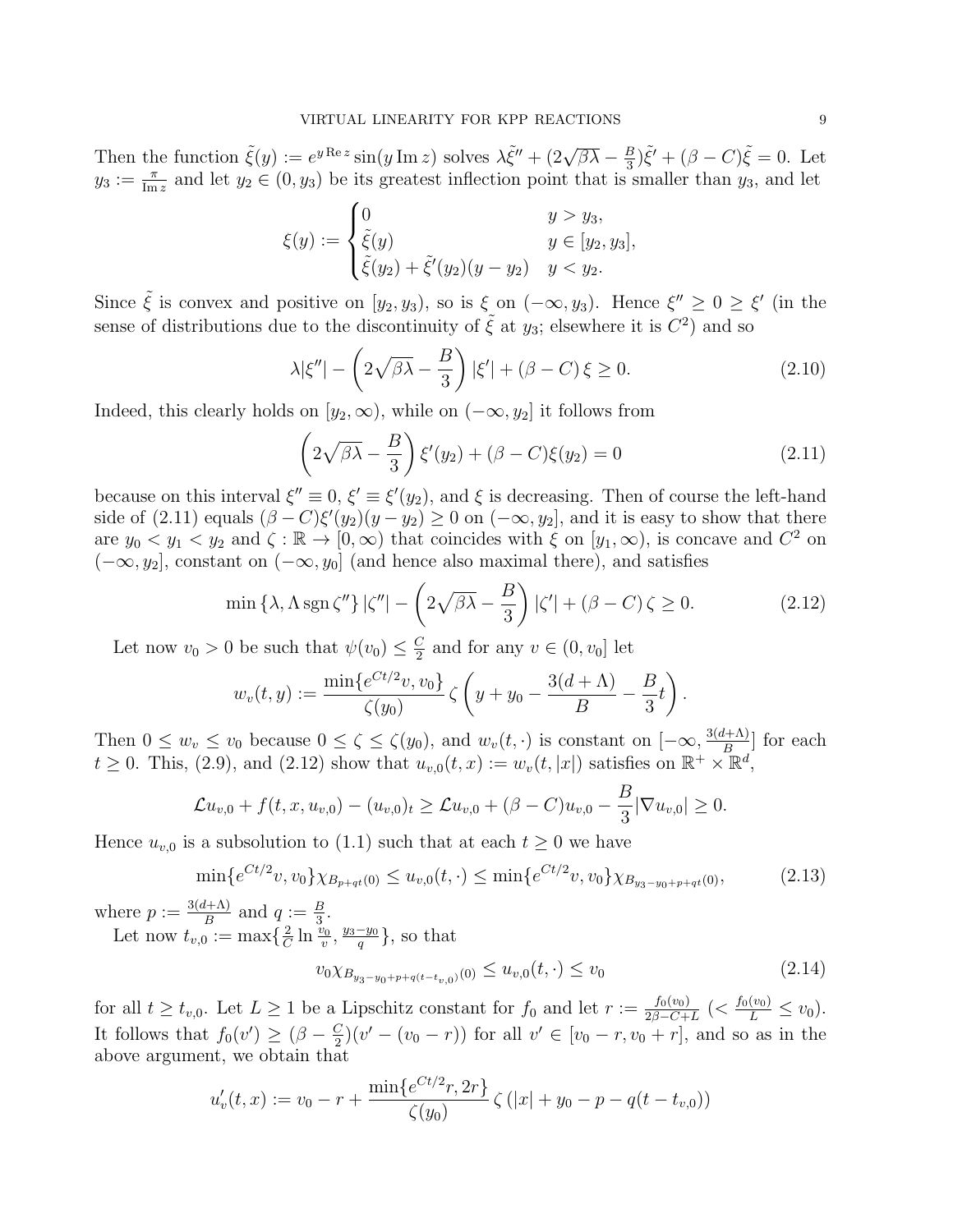is a subsolution to (1.1) on time interval  $[t_{v,0}, \infty)$ . Since  $u'_v \le v_0 \le u_{v,0}$  on  $\{t_{v,0}\}\times B_{y_3-y_0+p}(0)$ and  $u'_{v}(t, \cdot) = v_0 - r < v_0 = u_{v,0}(t, \cdot)$  on  $\partial B_{y_3-y_0+p+q(t-t_{v,0})}(0)$  for each  $t \geq t_{v,0}$ , it follows that

$$
u_{v,1} := \max\left\{u_{v,0}, u'_v \chi_{\{|x| < y_3 - y_0 + p + q(t - t_{v,0})\}}\right\}
$$

is a subsolution to (1.1) on time interval  $[t_{v,0}, \infty)$ , with  $u_{v,1}(t_{v,0}, \cdot) \leq u_{v,0}(t_{v,0}, \cdot)$ . Also, if we let  $v_1 := v_0 + r$  and  $t_{v,1} := t_{v,0} + \sigma$ , where  $\sigma := \max\{\frac{2}{C}\}$  $\frac{2}{C}\ln 2, \frac{y_3-y_0}{q}$  $\frac{-y_0}{q}$ , then for  $t \geq t_{v,1}$  we have

$$
v_1 \chi_{B_{y_3-y_0+p+q(t-t_{v,1})}(0)} \le u_{v,1}(t,\cdot) \le v_1.
$$

We can use this in place of  $(2.14)$  to similarly obtain a subsolution  $u_{v,2}$  to  $(1.1)$  on time interval  $[t_{v,1},\infty)$ , such that  $u_{v,2}(t_{v,1},\cdot) \leq u_{v,1}(t_{v,1},\cdot)$  and for all  $t \geq t_{v,2}$  we have

$$
v_2 \chi_{B_{y_3-y_0+p+q(t-t_{v,2})}(0)} \le u_{v,2}(t,\cdot) \le v_2,
$$

where  $v_2 := v_1 + \frac{f_0(v_1)}{2\beta - C + 1}$  $\frac{J_0(v_1)}{2\beta - C + L}$  and  $t_{v,2} := t_{v,1} + \sigma$ . Repeating this argument, we obtain a vindependent sequence  $0 < v_1 < v_2 < \ldots$  converging to 1 (because Lipschitz  $f_0 > 0$  on  $(0, 1)$  and subsolutions  $\{u_{v,k}\}_{k\geq0}$  to  $(1.1)$  on intervals  $[t_{v,k-1}, \infty)$ , with  $t_{v,k} := t_{v,0} + k\sigma$  and  $t_{v,-1} := 0$ , such that for each  $k \geq 1$  we have  $u_{v,k}(t_{v,k-1}, \cdot) \leq u_{v,k-1}(t_{v,k-1}, \cdot)$  and

$$
v_k \chi_{B_{y_3 - y_0 + p + q(t - t_{v,k})}(0)} \le u_{v,k}(t, \cdot) \le v_k
$$
\n(2.15)

for all  $t \geq t_{v,k}$ . These subsolutions will now allow us to obtain (2.2).

Let  $u : (t_0 - 1, \infty) \times \mathbb{R}^d \to [0, 1]$  solve  $(1.1)$  and pick any  $x \in \mathbb{R}^d$ . Shift  $A, b, f, u$  by  $(-t_0-1,-x)$  in space-time so that we have  $u:(-2,\infty)\times\mathbb{R}^d\to[0,1]$ , and we therefore need to prove (2.2) with  $(t_0, x) = (-1, 0)$  (note that the above subsolutions are also subsolutions for all space-time translations of  $A, b, f$ . This is then the estimate

$$
u(s-1,0) \ge \min\left\{e^{\kappa s}u(-1,0),\ 1-\phi(s)\right\} \tag{2.16}
$$

for some u-independent  $\kappa, \phi$  as required and all  $s \geq 0$ . Assume also that  $u \not\equiv 0$  because otherwise this holds trivially.

By the parabolic Harnack inequality [8, Corollary 7.42],  $u \ge 0$ , and |  $f(\cdot,\cdot,u)$  $\left|\frac{u}{u}\right| \leq \frac{1}{\gamma}$  $rac{1}{\gamma}$  for all  $u \in (0,1]$  (since f is KPP), there is u-independent  $\mu \in (0, v_0e^{-C(y_3-y_0)/2q}]$  such that  $u(0, \cdot) \geq \mu u(-1, 0)\chi_{B_{y_3-y_0+p}(0)}$  (note that dependence on  $\lambda$  in Remark 2 after Theorem 1.2 enters through this  $\mu$ ). If we let  $v := \mu u(-1,0) \le v_0$ , then  $u(0,\cdot) \ge u_{v,0}(0,\cdot)$ , so  $u \ge u_{v,0}$ on  $[0,\infty)\times\mathbb{R}^d$ . Thus  $u(t_{v,0},\cdot)\geq u_{v,0}(t_{v,0},\cdot)\geq u_{v,1}(t_{v,0},\cdot)$ , so  $u\geq u_{v,1}$  on  $[t_{v,0},\infty)\times\mathbb{R}^d$ . Continuing this way, we find that  $u \geq u_{v,k}$  on  $[t_{v,k-1}, \infty) \times \mathbb{R}^d$  for each k, hence

$$
u(t,0) \ge \max\left\{\min\{e^{Ct/2}v, v_0\}, v_1H(t-t_{v,1}), v_2H(t-t_{v,2}), \dots\right\}
$$
 (2.17)

for all  $t \geq 0$ , where  $H := \chi_{[0,\infty)}$ . Now let  $\kappa := \frac{C}{16}$  and for each  $s \geq 0$  define

$$
\phi(s) := \begin{cases} 1 & s < s_0 := \max\left\{2, \frac{16}{C} \ln \frac{1}{\mu}, 2(t_{v,1} - t_{v,0}) + 1\right\}, \\ 1 - v_{\max\{k \mid s \ge 2(t_{v,k} - t_{v,0}) + 1\}} & s \ge s_0, \end{cases}
$$

which converges to 0 as  $s \to \infty$  because  $v_k \to 1$ . Since  $t_{v,k} - t_{v,0}$  (=  $k\sigma$ ) is independent of v (and hence of u) for each k, so is  $\phi$ . Also note that  $t_{v,0} = \frac{2}{C}$  $\frac{2}{C} \ln \frac{v_0}{v}$  (and hence  $e^{Ct_{v,0}/2}v = v_0$ ) because  $\mu \le v_0 e^{-C(y_3 - y_0)/2q}$ .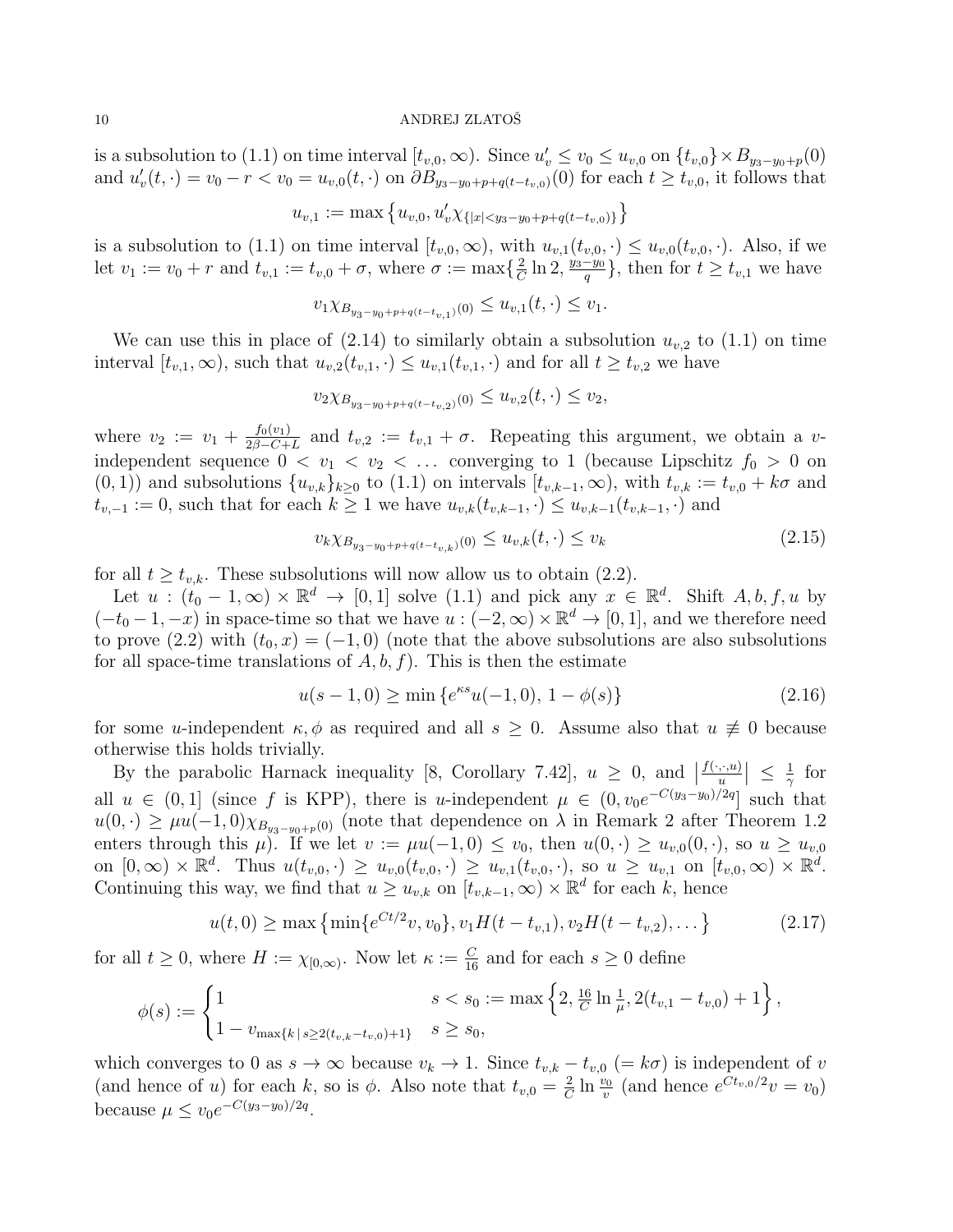Then (2.16) obviously holds for all  $s < s_0$ , so let us assume that  $s \geq s_0$  and let  $k :=$  $\max\{j \mid s \geq 2(t_{v,j} - t_{v,0}) + 1\}$  (so  $\phi(s) = 1 - v_k$ ). If (2.16) fails, then (2.17) implies that  $s < t_{v,k} + 1$ , and hence  $t_{v,k} < 2t_{v,0}$  by the definition of k. But then  $s \in [s_0, 2t_{v,0} + 1]$ , so

$$
e^{\kappa s}u(-1,0) = e^{Cs/16}v\mu^{-1} \le e^{Cs/8}v \le e^{C(s-1)/4}v \le \min\{e^{C(s-1)/2}v, v_0\} \le u(s-1,0)
$$

by (2.17). Hence (2.16) also holds for all  $s \geq s_0$ , and the proof is finished.

Note that the proof shows that  $\phi$  decays exponentially as  $s \to \infty$  if  $\liminf_{v \to 1} \frac{f_0(v)}{1-v} > 0$ .

# 3. Non-local Diffusion Case

Let us now consider (1.1) on  $\mathbb{R}^d$ , with  $\mathcal L$  from (1.3). Any solutions considered here will be from the space  $\mathcal A$  from Theorem 1.3.

**Theorem 3.1.** Theorem 2.1 holds when f, f' are as in that theorem,  $\mathcal{L}$  is from (1.3) instead of (1.2), hypotheses on  $\mathcal L$  and (2.1) are replaced by K being even in  $\nu$  and

$$
\max\left\{\sup_{(t,x,\nu)\in\mathbb{R}^+\times\mathbb{R}^{2d}} K(t,x,\nu)\max\left\{|\nu|^{d+2-\gamma},e^{\gamma|\nu|}\right\},\sup_{(t,x)\in\mathbb{R}^+\times\mathbb{R}^d} f_u(t,x,0)\right\}\leq\gamma^{-1},
$$

and well-posedness and comparison principle hold for  $(1.1)$  on the space A from Theorem 1.3.

Proof. The proof is identical to that of Theorem 2.1, with the only change being the choice of the exponential supersolutions  $v_n$ , which will now instead be  $v_n(t,x) := e^{at - \gamma(x-x_n) \cdot e_n/2}$  with some  $\gamma$ -dependent  $a > 0$ . This is because any  $u \in C^3(\mathbb{R}^d)$  satisfies

$$
u(x + \nu) + u(x - \nu) - 2u(x) = 2\nu \cdot D^{2}u(x)\nu + O(|\nu|^{3}),
$$

so K being even in  $\nu$  and local integrability of  $|\nu|^{-d+\gamma}$  imply that  $(\mathcal{L}+\gamma)v_n \le av_n$  holds with some  $a > 0$  depending only on  $\gamma$ .

*Proof of Theorem 1.3.* This proof tracks that of Theorem 1.2, first picking  $\beta$ ,  $f_0$ ,  $\psi$ ,  $\gamma$  in the same way and then using Theorem 3.1 instead of Theorem 2.1. One then again only needs to prove (2.2) with  $y_{t_0,x}^s := x =: y_{t_0+s,x}^{-s}$ , and  $U \equiv 1$ , for some  $\kappa, \phi$ . This is done via a similar construction of an appropriate sequence of subsolutions to (1.1).

Let  $\zeta : \mathbb{R} \to [-\frac{1}{2}]$  $\frac{1}{2}, \frac{1}{2}$  $\frac{1}{2}$  be such that  $\|\zeta^{(j)}\|_{L^{\infty}} \leq 1$  for  $j = 1, 2, 3$  and for some  $0 = y_0 < y_1 <$  $y_2 < y_3 < y_4$  we have that  $\zeta \equiv \frac{1}{2}$  $\frac{1}{2}$  on  $(-\infty, y_0]$  and  $\zeta \equiv -\frac{1}{2}$  on  $[y_4, \infty)$ , also  $\zeta$  is concave on  $(-\infty, y_1]$  and convex on  $[y_1, \infty)$ , as well as  $\zeta(y_2) = \frac{1}{4}$  and  $\zeta(y_3) = 0$  and  $\zeta'' \equiv \frac{1}{100}$  on  $[y_2, y_3]$ . Taylor's theorem then shows that for any  $\eta, p > 0$ , the function  $u(x) := \zeta(\eta |x| - p)$  satisfies

$$
|u(x + \nu) + u(x - \nu) - 2u(x) - 2\nu \cdot D^2 u(x)\nu| \le 2c_d \eta^3 |\nu|^3
$$

for some  $c_d > 0$  only depending on d, and for all  $x, \nu \in \mathbb{R}^d$ . A simple computation shows that for any  $x, \nu \in \mathbb{R}^d$  we also have

$$
\nu \cdot D^2 u(x) \nu = \left( \eta^2 \zeta''(\eta|x| - p) - \frac{\eta \zeta'(\eta|x| - p)}{|x|} \right) \left( \frac{x}{|x|} \cdot \nu \right)^2.
$$

If we take  $p \ge 200$ , then the first parenthesis above is zero when  $|x| \le \frac{200}{\eta}$ , while for  $|x| \ge \frac{200}{\eta}$ it is bounded below by  $-\frac{3\eta^2}{200}$ , and for  $|x| \in \left[\frac{y_2+p}{\eta}\right]$  $\frac{p}{\eta}$ ,  $\frac{y_3+p}{\eta}$  $\frac{1+p}{\eta}$  it is bounded below by  $\frac{\eta^2}{200}$ . This,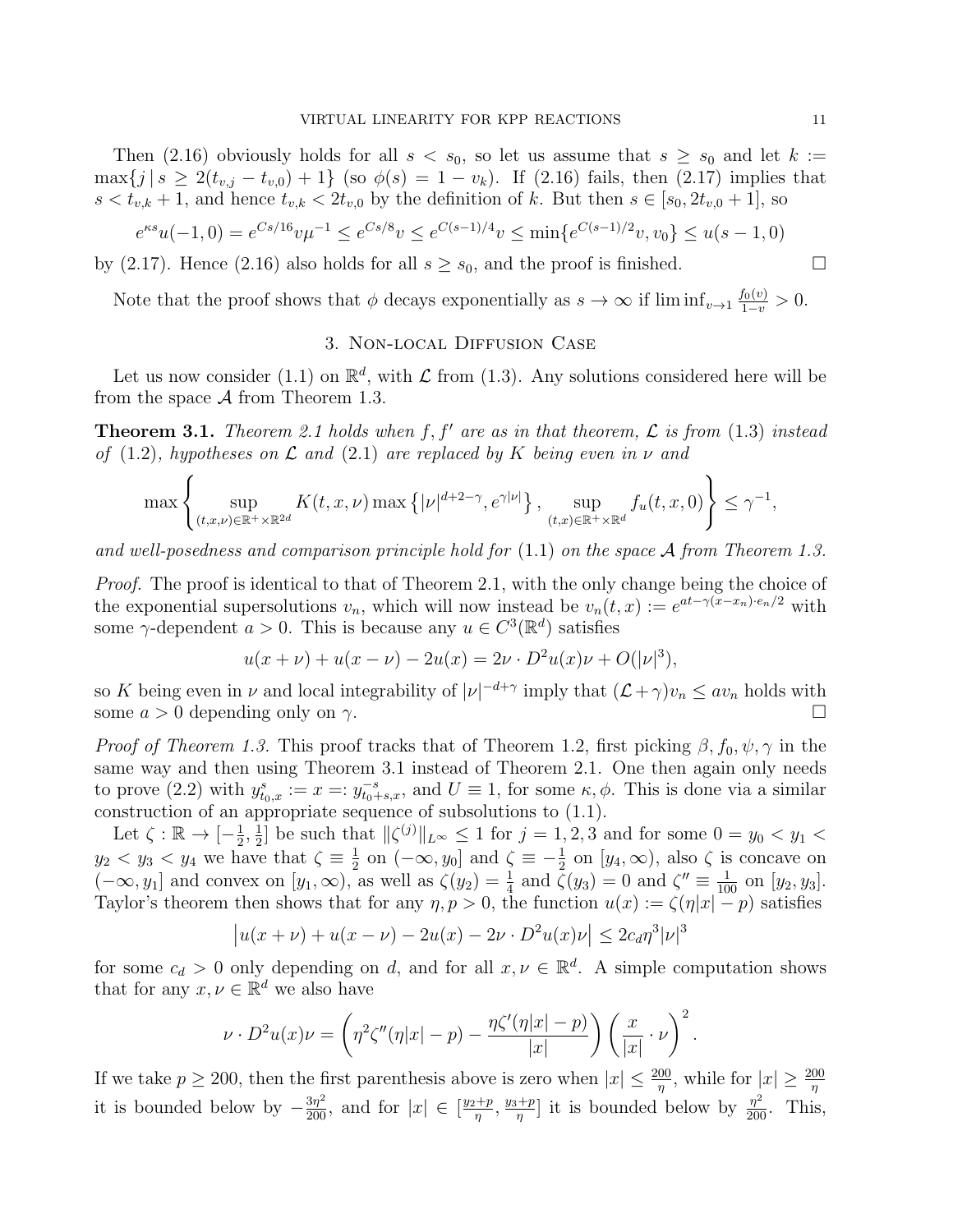evenness of K in  $\nu$ , and (1.6) (recall also that we have chosen  $\gamma$  to be  $\leq \alpha$ ) show that at any  $t > 0$  we have for any  $R \geq 0$ ,

$$
\mathcal{L}u(x) \ge -\int_{B_R(0)} \frac{\max\{|\nu|^{-d-2+\gamma}, 1\}}{\gamma} \left(\frac{3\eta^2 |\nu|^2}{200} + c_d \eta^3 |\nu|^3\right) d\nu - \int_{\mathbb{R}^d \backslash B_R(0)} \frac{e^{-\gamma |\nu|}}{\gamma} d\nu \tag{3.1}
$$

for all  $x \in \mathbb{R}^d$  (recall also that  $u(x + \nu) - u(x) \ge -1$ ), but also

$$
\mathcal{L}u(x) \ge \int_{B_{\gamma}(0)} \mathcal{K}(|\nu|) \left[ \gamma \frac{\eta^2}{200} \left( \frac{x}{|x|} \cdot \nu \right)^2 - \frac{c_d \eta^3 |\nu|^3}{\gamma} \right] d\nu - \int_{\mathbb{R}^d} \frac{e^{-\gamma |\nu|}}{\gamma} \min \{ c_d \eta^3 |\nu|^3, 1 \} d\nu \tag{3.2}
$$

when  $|x| \in \left[\frac{y_2+p}{n}\right]$  $\frac{p}{\eta}$ ,  $\frac{y_3+p}{\eta}$  $\frac{p+1}{p}$  (note that both these lower bounds are independent of x).

Let now  $C' := \frac{1}{2} \inf_{u \in (0,1/2]} \frac{f_0(u)}{u} > 0$ , pick R so that the second integral in (3.1) is  $\leq \frac{C'}{8}$  $\frac{y}{8}$ , and then  $\eta \in (0,1]$  so that the first integral is  $\leq \frac{C'}{8}$  $\frac{y}{8}$ . Then (3.1) shows that

$$
\mathcal{L}u(x) + 2C'u(x) \ge C'u(x) \tag{3.3}
$$

whenever  $u(x) \geq \frac{1}{4}$  $\frac{1}{4}$ . Next decrease  $\eta$  further (this will not compromise (3.3)) so that the right-hand side of (3.2) becomes some  $C'' > 0$  (this is possible because  $\mathcal{K}(r) \geq 1$  for  $r \leq \gamma$ ). Then (3.2) shows that

$$
\mathcal{L}u(x) \ge C'' \tag{3.4}
$$

whenever  $u(x) \in [0, \frac{1}{4}]$  $\frac{1}{4}$ . But this and  $\eta \leq \frac{1}{4}$  mean that if we let  $C := \frac{1}{2} \min\{C', C''\} > 0$ , then

$$
\mathcal{L}u(x) + 2C'u(x) \ge C\left(|\nabla u(x)| + u(x)\right) \tag{3.5}
$$

holds whenever  $u(x) \geq 0$ . This and the definition of C' show that if  $v_0 := \frac{1}{2}$ ,  $v \in (0, \frac{1}{2})$  $\frac{1}{2}$ , and

$$
u_{v,0}(t,x) := \left(\min\{e^{Ct/2}v, v_0\} 2\zeta(\eta|x| - 200 - Ct)\right)_+,
$$

then  $u_{v,0}$  is a subsolution to (1.1) on  $\mathbb{R}^+ \times \mathbb{R}^d$ . The factor  $\frac{1}{2}$  in the exponent is not necessary but we added it to make  $u_{v,0}$  similar to  $u_{v,0}$  in the proof of Theorem 1.2.

In particular, we now have

$$
v_{0} \chi_{B_{(200+Ct)/\eta}(0)} \le u_{v,0}(t,\cdot) \le v_{0}
$$

for all  $t \geq \frac{2}{C}$  $\frac{2}{C} \ln \frac{v_0}{v}$ . As in the proof of Theorem 1.2, we can now find  $r, t_{v,0} > 0$  (then we let  $v_1 := v_0 + r$  and a subsolution

$$
u'_{v}(t,x) := v_0 - r + \left(\min\{e^{Ct/2}r, 2r\} 2\zeta \left(\eta|x| - 200 - C(t - t_{v,0})\right)\right)_+
$$

to (1.1) on time interval  $[t_{v,0}, \infty)$  such that

$$
u_{v,1} := \max\left\{u_{v,0}, u'_v \chi_{\{|x| < (200 + Ct)/\eta\}}\right\}
$$

is also a subsolution to (1.1) on time interval  $[t_{v,0}, \infty)$ . We note that non-locality of  $\mathcal L$  causes a minor issue here but this can be easily overcome by halving C above so that we can add  $Cu(x)$  to the right-hand side of (3.5). This gives us an extra term  $C(u'_v(t,x) - (v_0 - r))$  in the same estimate for  $u'_v$ , which is no less than Cr at all points where  $u_{v,1} > u_{v,0}$  (all these have  $|x| < (y_2 + 200 + C(t - t_{v,0}))/\eta$ . This will dominate the decrease of  $\mathcal{L}u_{v'}$  at these points caused by replacing  $u_{v'}$  by  $u_{v'} \chi_{\{(200+Ct)/\eta\}},$  provided  $t_{v,0}$  is chosen large enough (recall that K has a uniform exponential decay as  $\nu \to \infty$ ).